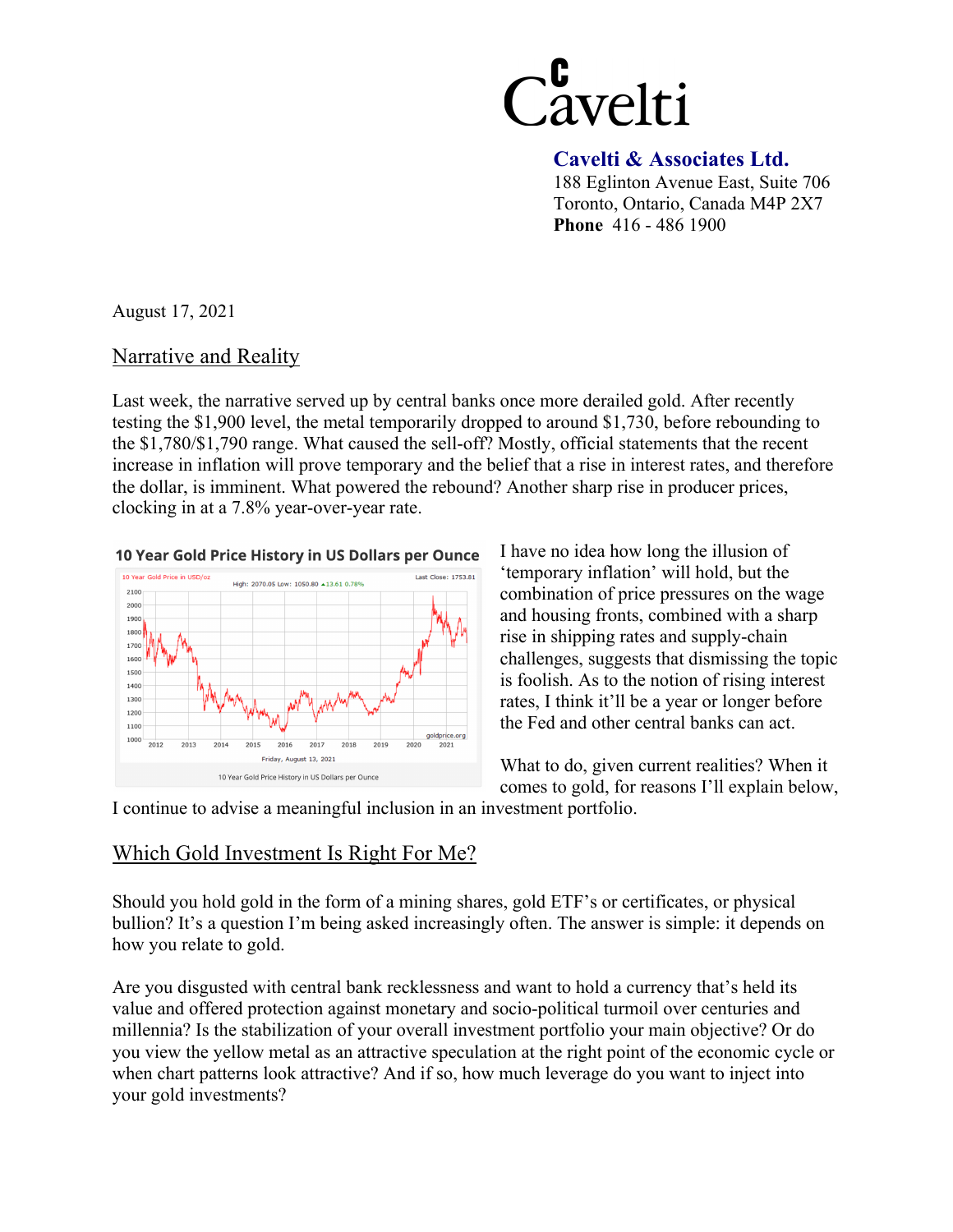If protection against inflation and falling currency values is your priority, I highly recommend a holding of physical metal. Unlike an ETF, a gold certificate or a futures contract, actual gold is not someone else's liability and can, in the event of a systemic breakdown, be a highly desirable store of wealth. What are the chances of you needing physical gold to satisfy financial obligations, barter with, or pledge as collateral? In our part of the world, probably small, but if you look beyond the developed economies, the metal's appeal as an asset of last resort is broadbased. In countless jurisdictions, gold is not only seen as the only trusted currency, it's also respected for its high level of recognition and liquidity. In short, a physical holding of bullion represents the highest standard of gold investment.

If your intention is short-term in nature and having physical possession of, or access to, is not an objective, exchange traded funds like the SPDR Gold Trust (GLD on the New York Stock Exchange) or Sprott Physical Gold Trust (PHYS on the NYSE or on the Toronto Exchange) will do the job just fine.

The same is true if you merely want to inject gold into your portfolio mix as a performance stabilizer. Throughout the past thirty years, we've consistently been able to reduce overall portfolio volatility by holding between ten and fifteen percent of total assets in the metal—ten percent during times when inflation and currency volatility are subdued, fifteen percent when monetary policy is overly accommodative and price pressures intensify.

At times when gold's fundamental and technical profiles look especially compelling (like now), additional leverage can be gained through exposure to mining shares. During most of the past fifteen years we've avoided gold equities, except for royalty based companies such as Wheaton Precious Metals (WPM) and Franco Nevada (FNV). The simple reason: many major gold mining companies were poorly managed and, in addition, were seriously challenged by low bullion prices. That has, in some cases, dramatically changed. In the current pricing environment, major miners such as Barrick Gold (ABX) or Newmont Corporation (NEM) are not only capable of generating significant positive cash flow, but also feature solid management teams. Having said that, the additional leverage inherent in mining plays is not for everyone.

## Where From Here?

Gold continues to look attractive, with a move to new highs sometime later this year or in 2022 eminently possible. Here is a brief compilation of relevant factors:

-The world's central banks remain trapped in a highly accommodative mode, while governments the world over are boosting their spending to levels that defy the imagination. One inevitable consequence of abundant liquidity and historically low interest rates is a gradual loss of faith in money.

-The narrative of an imminent 'tapering' of central bank support operations is unlikely to play out. Covid-related developments may push the advent of a more restrictive central bank policy far into 2022 or beyond.